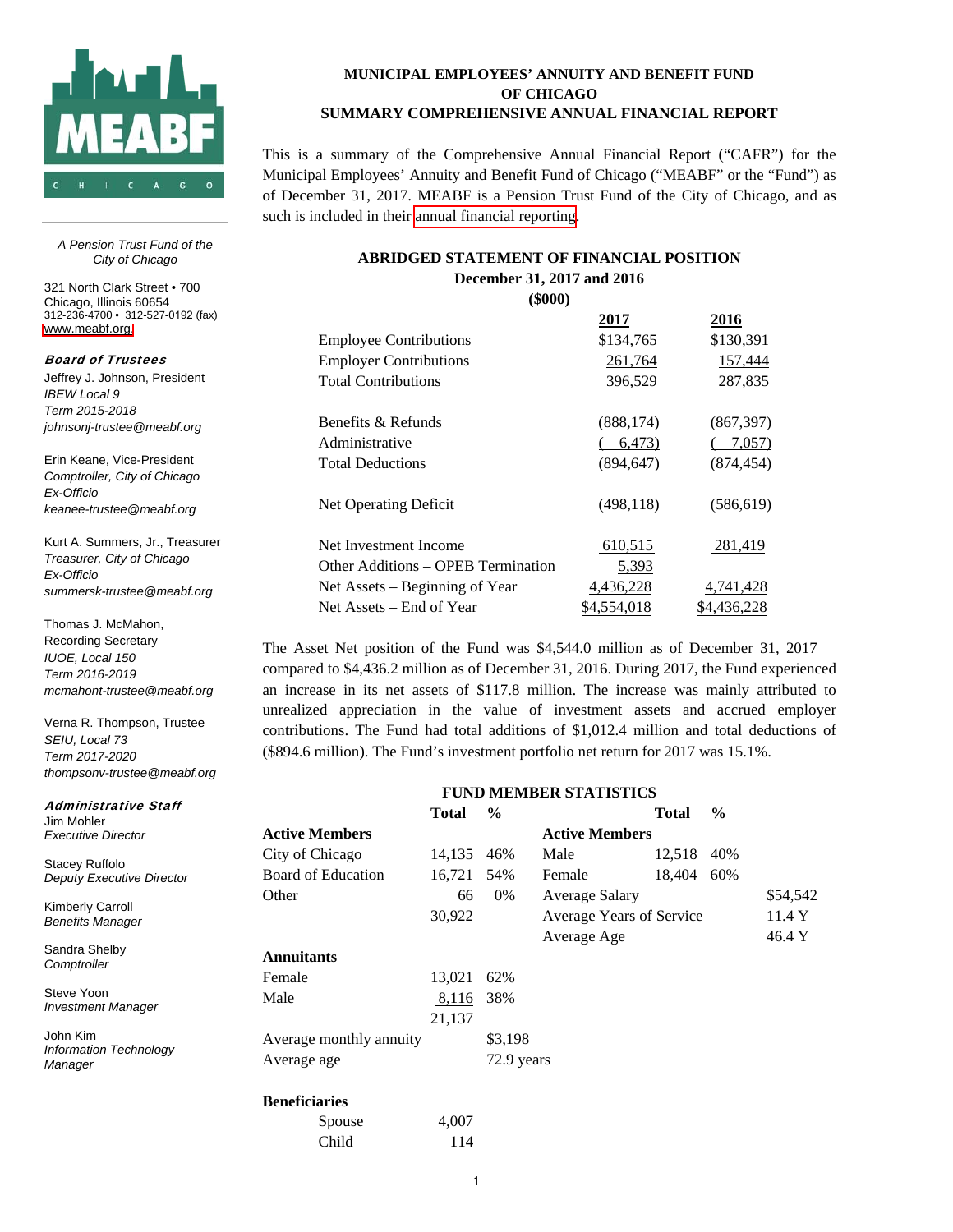# **2017 SUMMARY INVESTMENT OVERVIEW**

Since the Great Recession, the global markets have been steadily rising, and 2017 was no exception. Equity markets displayed strong returns (21.8% for S&P 500 and 27.2% for MSCI ACWI ex US) and this performance by the market was evident in the Fund's diversified portfolio.

The Fund's investment portfolio generated a 15.1% return net-of fees, compared to 14.5% for the policy benchmark. Major contributors to the return were; International Equity (32.2%), led by Emerging Markets, performed well above its benchmark MSCI ACWI ex US (27.2%). Fixed Income (4.0%) and Hedge Fund (10.7%) asset classes slightly outperformed their respective benchmarks, Barclays Aggregate Bond Index (3.5%) and HFRX Equity Hedge Index (10%), respectively.

The remaining asset classes trailed their respective benchmarks; Domestic Equity (19.8%) compared to Wilshire 5000 Total Market Index (21%), Real Estate (5.6%) compared to NCREIF Property Index (7%).

In 2017, the Fund initiated and/or completed several transitions to both opportunities to outperform and add some defensive positions to appropriately distribute the Fund's risk budget. The following actions were taken during the year:

Domestic Equity

- A Mid-Cap Growth manager and a Large-Cap Growth manager were terminated. The proceeds were invested in passively managed accounts to save on fees
- Initiated active Small-Cap Value manager search to replace a manager that had been underperforming

International Equity

• An International Small-Cap manager was funded to capture opportunities in the International Small-Cap market

Defensive Strategies

• Hedge Fund exposures were moved to more liquid strategies and defensive mandates. Parametric and Neuberger Berman's Defensive Equity Strategies were hired, and the Fund's remaining traditional Hedge Fund allocations have also transitioned into more liquid strategies

### Fixed Income

• Initiated an active core fixed income mandate search to replace some underperforming mandates

### **Performance Returns by Asset Class**

*As of December 31, 2017*

|                                   | <b>Calendar Year Returns</b> |         |         |         | <b>Annualized Returns</b> |       |       |        |
|-----------------------------------|------------------------------|---------|---------|---------|---------------------------|-------|-------|--------|
|                                   | 2017                         | 2016    | 2015    | 2014    | 2013                      | 3 Yrs | 5 Yrs | 10 Yrs |
| <b>Total Plan</b>                 |                              |         |         |         |                           |       |       |        |
| The Plan - Net of Fees            | 15.1%                        | 6.3%    | 2.1%    | 5.1%    | 16.1%                     | 7.8%  | 8.9%  | 5.3%   |
| Policy Benchmark                  | 14.5%                        | 6.3%    | 0.6%    | 5.8%    | 14.3%                     | 7.0%  | 8.2%  | 4.4%   |
| <b>Traditional Asset Classes</b>  |                              |         |         |         |                           |       |       |        |
| The Fund - Fixed Income           | 4.0%                         | 6.5%    | 0.6%    | 4.3%    | 0.4%                      | 3.7%  | 3.1%  | 4.3%   |
| Barclays Cap Aggregate Bond Index | 3.5%                         | 2.6%    | 0.6%    | 6.0%    | $-2.0%$                   | 2.2%  | 2.1%  | 4.0%   |
| The Fund - Domestic Equity        | 19.8%                        | 11.3%   | $-0.7%$ | 8.6%    | 33.6%                     | 9.8%  | 13.9% | 8.3%   |
| <b>S&amp;P 500 Index</b>          | 21.8%                        | 12.0%   | 1.4%    | 13.7%   | 32.4%                     | 11.4% | 15.8% | 8.5%   |
| The Fund - International Equity   | 32.2%                        | 2.6%    | $-1.1%$ | $-2.9%$ | 17.6%                     | 10.3% | 8.9%  | 4.9%   |
| MSCI ACWI ex U.S. Index           | 27.2%                        | 4.5%    | $-5.7%$ | $-3.9%$ | 15.3%                     | 7.8%  | 6.8%  | 1.8%   |
| <b>Alternative Asset Classes</b>  |                              |         |         |         |                           |       |       |        |
| The Fund - Real Estate            | 5.6%                         | 7.6%    | 14.2%   | 11.7%   | 12.4%                     | 9.4%  | 10.4% | 3.3%   |
| The Fund - Private Equity         | 8.8%                         | 12.8%   | 9.2%    | 13.9%   | 10.9%                     | 10.0% | 11.0% | 9.4%   |
| The Fund - Hedged Equity          | 10.7%                        | $-1.1%$ | 3.4%    | 5.4%    | 17.6%                     | 4.2%  | 7.0%  | N/A    |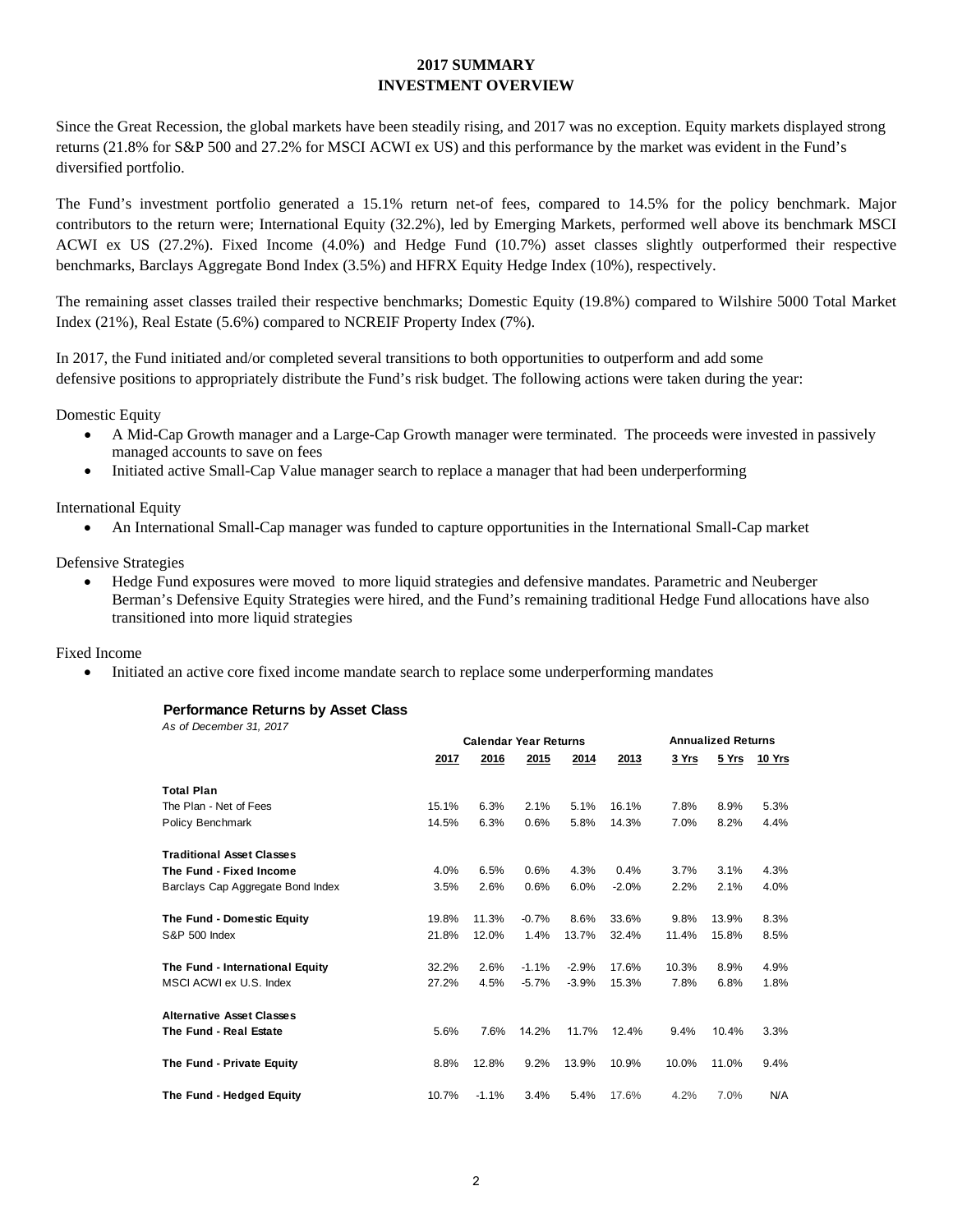# **2017 SUMMARY LEGISLATIVE OVERVIEW1**

The MEABF of Chicago was created in 1921 by the Illinois General Assembly. MEABF is a pension trust fund of the City of Chicago and is administered under Chapter 40, Act 5, Article 1, 8 and 20 of the Illinois Compiled Statutes (Statutes). The Fund is a defined benefit single employer Fund that was established in 1921 by the Illinois State legislature, which is the governing body that sets benefit levels, as well as employee and employer contribution levels for financing the Fund.

The following legislative changes, enacted in 2017 and 2016, affected the operations of the Fund and the rights of its membership:

# **2017 Session**

*[Public Act 100-0023](http://www.ilga.gov/legislation/publicacts/100/PDF/100-0023.pdf) (SB 0042)*

- Approved July 6, 2017 (effective date)
- Creates a new tier of benefit eligibility and contribution requirements for members (Tier 3) who first become members on or after the effective date of the Act. Benefit structure would be consistent with a Tier 2 member, except as reflected below:
	- o Members would contribute 11.5%
	- o Beginning January 1, 2018, members would contribute the lesser of 11.5% or the normal cost of the accrued benefit calculated on an annual basis; not less than 8.5%
	- o Qualified members would be able to retire at 65 years of age undiscounted and 60-64 years of age discounted.
- A Tier 2 member would have from October 1, 2017 to November 15, 2017 to make an irrevocable election to become a Tier 3 member.
- Creates an optional benefit structure for certain Tier 2 members. Must be passed by resolution or ordinance by the governing body of the local government.
- Requires law department employees first hired after the effective date of the Act to be members of the Fund.
- The City of Chicago will increase contributions to the Fund from 2018 to 2022 (ramp period) and then begin paying a required contribution to achieve 90% funding in 40 years (2058).
- Allowed the Fund's to subrogate a disability injury that was caused by a third party .
- Closes the Alternate Annuity for City Officers Fund to officers who first become an elected officer after the effective date of the Act.
- Alters the Felony conviction provision to provide that any refund to a person, who is convicted of a felony that was in relation to their service as a municipal employee, shall be reduced by any benefit received by the person prior to the calculation of the refund. This change relates to persons who first become members after the effective date of the Act.

*[Public Act 100-0334 \(](http://www.ilga.gov/legislation/publicacts/fulltext.asp?Name=100-0334&GA=100)HB 0350)*

- Approved August 25, 2017 (effective date)
- Provides for the forfeiture of benefits for any person who otherwise would receive a survivor benefit who is convicted of any felony relating to or arising out of or in connection with the service of the member from whom the benefit results.
- Provides that this legislation will not affect any right to survivor benefits prior to the effective date of this Act.

# *[Public Act 100-054](http://www.ilga.gov/legislation/publicacts/fulltext.asp?Name=100-0542&GA=100)2 (SB 1714)*

 $\overline{a}$ 

- Approved November 8, 2017 (effective date)
- Amends the General provisions of Article 1 of the Illinois Pension Code
- Requires an investment consultant to annually disclose to the Board (of a retirement system, pension fund or investment board) the following:
	- o Total searches conducted for investment services in the prior year
	- o Total searches conducted for investment services in the prior year that include minority owned, female owned, or businesses owned, by a person with a disability (MWDBE), number of MWDBE recommendations made, and amounts awarded to the MWDBE
	- o Requires a consultant to disclose any compensation or economic opportunity received in the last 24 months from any investment advisors recommended to or retained by the Board (of a retirement system, pension fund, or investment board).
	- o Requires consideration of these disclosures before awarding any contract for consulting services

<sup>&</sup>lt;sup>1</sup> Segal Consulting, Municipal Employees' Annuity and Benefit Fund of Chicago Actuarial Valuation and Review as of December 31, *2017 May 2018 (p.89-90). Retrieved from [https://www.meabf.org.](www.meabf.org)*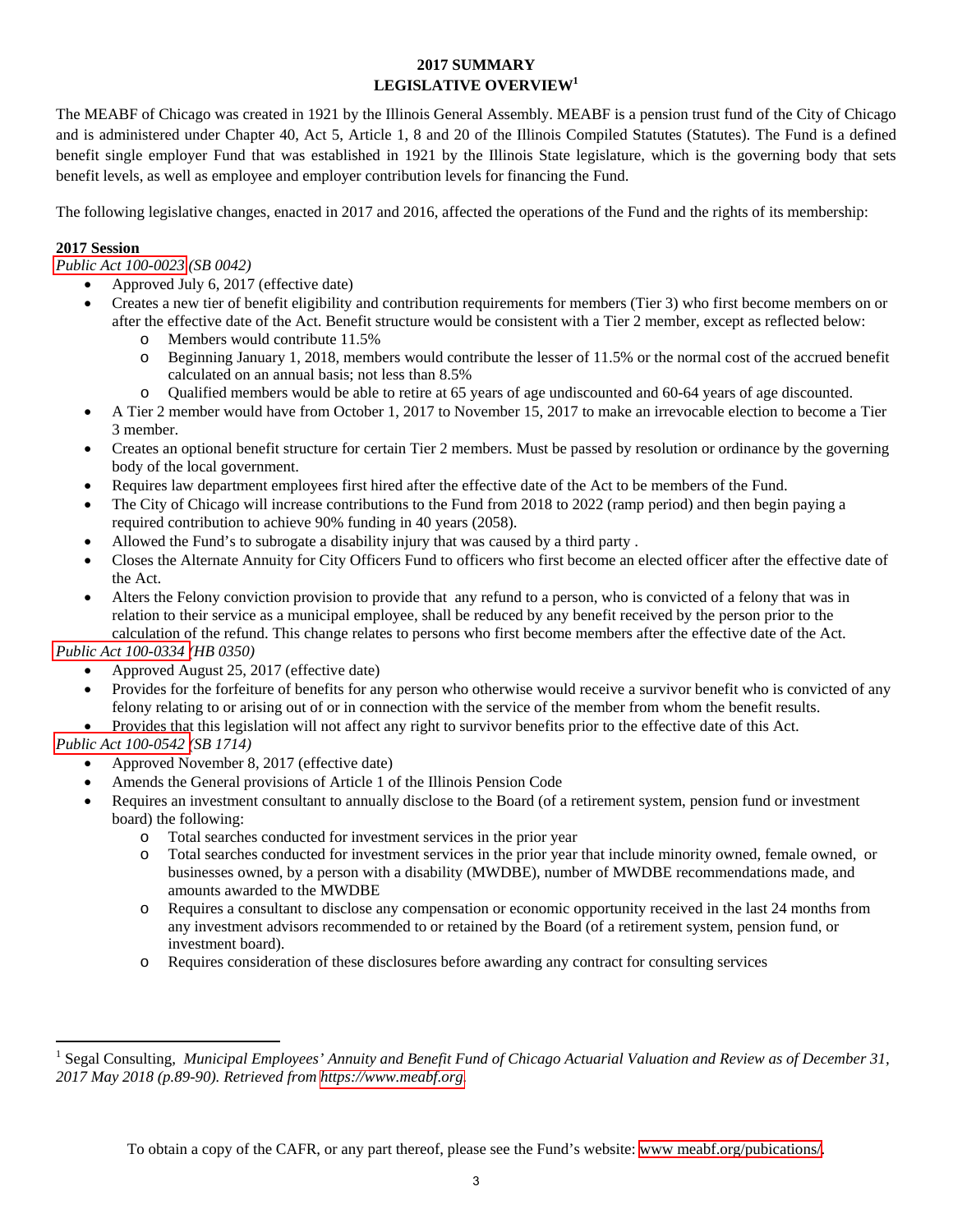#### **2016 Session**

*[Public Act 99-0683](http://www.ilga.gov/legislation/publicacts/fulltext.asp?Name=099-0683&GA=99) (HB 6030)*

- Approved July 29, 2016 (effective date)
- Requires every pension fund or retirement system under the Code to develop and implement, by no later than June 30, 2017, a process to identify annuitants who are deceased. The process shall require the pension fund or retirement system to check for any deceased annuitants at least once per month and shall include the use of commonly accepted methods to identify persons who are deceased , which include but are not limited to, the use of a third party entity that specializes in the identification of deceased persons, the use of data provided by the Social Security Administration, the use of data provided by the Department of Health's Office of Vital Records, or the use of any other method that is commonly used by other states to identify deceased persons.

#### **2017 SUMMARY FUND ACTUARIAL VALUATION2**

# **Summary of Key Valuation Results**

|                                                                              | 2018             | 2017              |
|------------------------------------------------------------------------------|------------------|-------------------|
|                                                                              |                  |                   |
| <b>Contributions for Fund year beginning January 1:</b>                      |                  |                   |
| Actuarially determined contribution requirement                              | \$1,049,915,647  | \$1,005,456,621   |
| Expected employer contributions                                              | 344,000,000      | 266,000,000*      |
| Actual employer contributions **                                             |                  | 261,763,635       |
| <b>Funding elements for Fund year beginning January 1:</b>                   |                  |                   |
| Employer normal cost, including administrative expenses, adjusted for timing | 96,931,103       | 119,373,624<br>S. |
| Market value of assets                                                       | 4,554,018,287    | 4,436,227,596     |
| Actuarial value of assets                                                    | 4,456,771,774    | 4,590,366,241     |
| Actuarial accrued liability                                                  | 16,282,396,195   | 15,055,348,696    |
| Unfunded actuarial accrued liability on an actuarial value basis             | 11,825,624,451   | 10,464,982,455    |
| Funded ratio on an actuarial value basis                                     | 27.37%           | 30.49%            |
| GASB information as of December 31 of the prior year:                        |                  |                   |
| Long-term expected rate of return                                            | 7.00%            | 7.50%             |
| Municipal bond index                                                         | 3.44%            | 3.78%             |
| Single equivalent discount rate                                              | 7.00%            | 3.91%             |
| Total pension liability                                                      | \$16,282,396,195 | \$23,291,271,396  |
| Fund fiduciary net position                                                  | 4,554,018,287    | 4,436,227,596     |
| Net pension liability                                                        | 11,728,377,908   | 18,855,043,800    |
| Fund fiduciary net position as a percentage of total pension liability       | 27.9%            | 19.05%            |

*\*Revised from prior year report pursuant to Public Act 100-0023* 

*\*\*Receivable amount to be paid the following year* 

 $\overline{a}$ 

Segal Consultants delivered the 2017 Actuarial Valuation ("Valuation") to the Board of Trustees ("Board") on May 17, 2018.

The 2017 Valuation establishes the net pension liability under the Government Accounting Standards Board (GASB) Statement No. 67 as of December 31, 2017, the pension expenses for the fiscal year ending December 31, 2017, under GASB Statement No. 68, and the actuarially determined contribution for the year ending December 31, 2018, and analyzes the preceding year's expenses.

All data for the valuation was provided by the Fund. Assumptions made in order to develop the Valuation are based on experience data covering the five-year period ending December 31, 2016. Actuarial assumptions are set by the Fund's Board based upon recommendations made by the Fund's actuary.

The following statement regarding funding adequacy was included in the 2017 Valuation:

MEABF is funded by employer and member contributions in accordance with funding policy specified under the Illinois Pension Code (40 ILCS 5/8), which was revised on July 6, 2017 by Public Act 100-0023. For 2018 through 2022, employer contributions are specified amounts: \$266 million in 2018, \$344 million in 2019, \$421 million in 2020, \$499 million in 2021 and \$576 million in 2022. Starting in 2023, employer contributions are calculated as a level percent of payroll sufficient to bring the total assets of the Fund up to 90% of the actuarial accrued liability by the end of 2058. **The fixed-dollar contributions through 2022 leave the Fund vulnerable to adverse experience. Given the low funded ratio, the Fund is still at risk of potential insolvency if an economic recession or investment market downturn were to occur in the near term.**

<sup>2</sup> Segal Consulting, *Municipal Employees' Annuity and Benefit Fund of Chicago Actuarial Valuation and Review as of December 31, 2017 May 2018 (p.vi). Retrieved from [https://www.meabf.org.](www.meabf.org)*